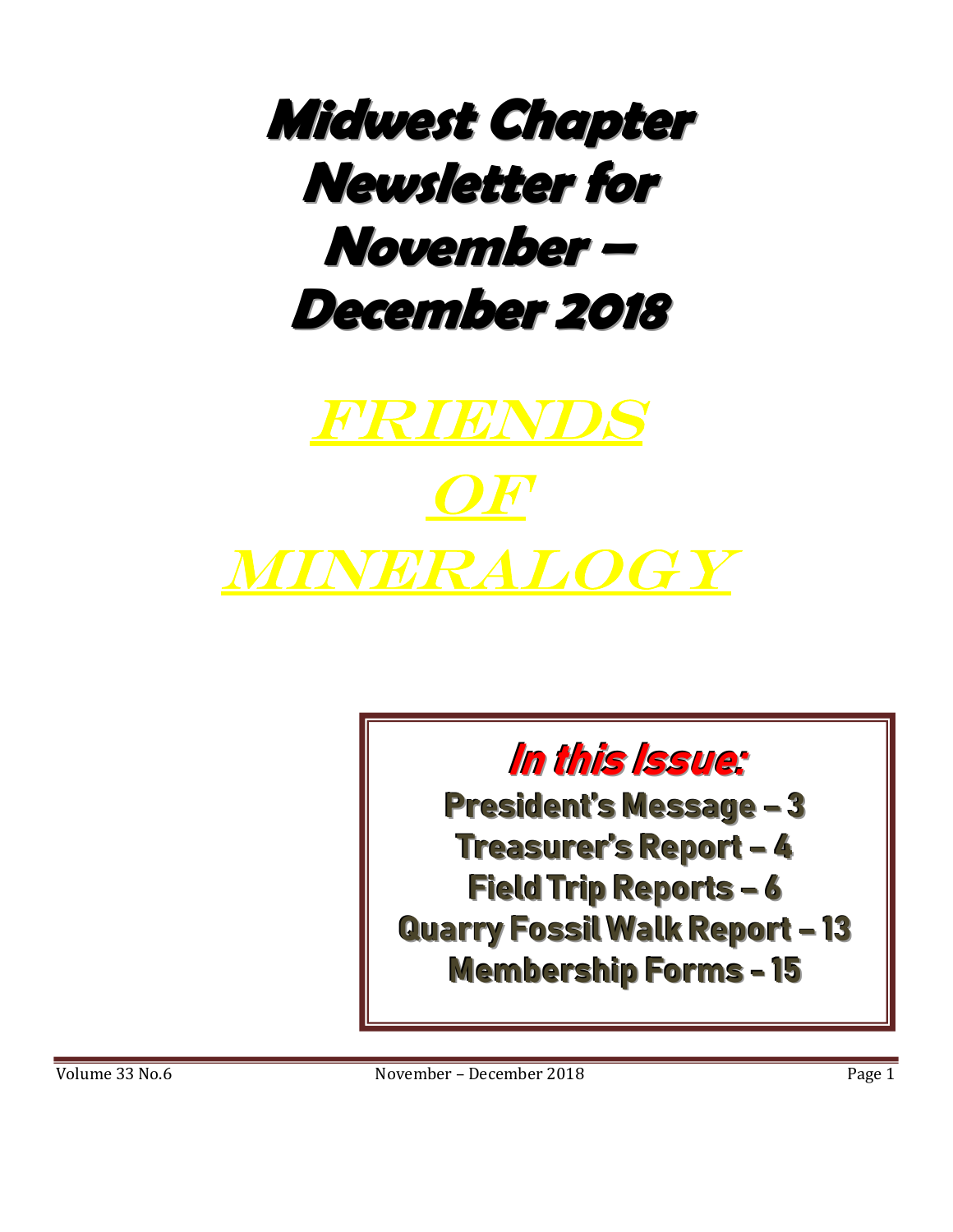

Affiliations:

 THE MINERALOGICAL RECORD THE MINERALOGICAL SOCIETY OF AMERICA AMERICAN GEOSCIENCES INSTITUTE MINERALOGICAL ASSOCIATION OF CANADA ROCKS & MINERALS MAGAZINE MINERAL NEWS MINDAT

Our purpose is to organize and promote interest in and knowledge of  $\mathbb{R}^n$ mineralogical education; to protect and preserve mineral s localities; to further cooperation between amateur and pro minerals for educational value; and to support publication kindred organizations.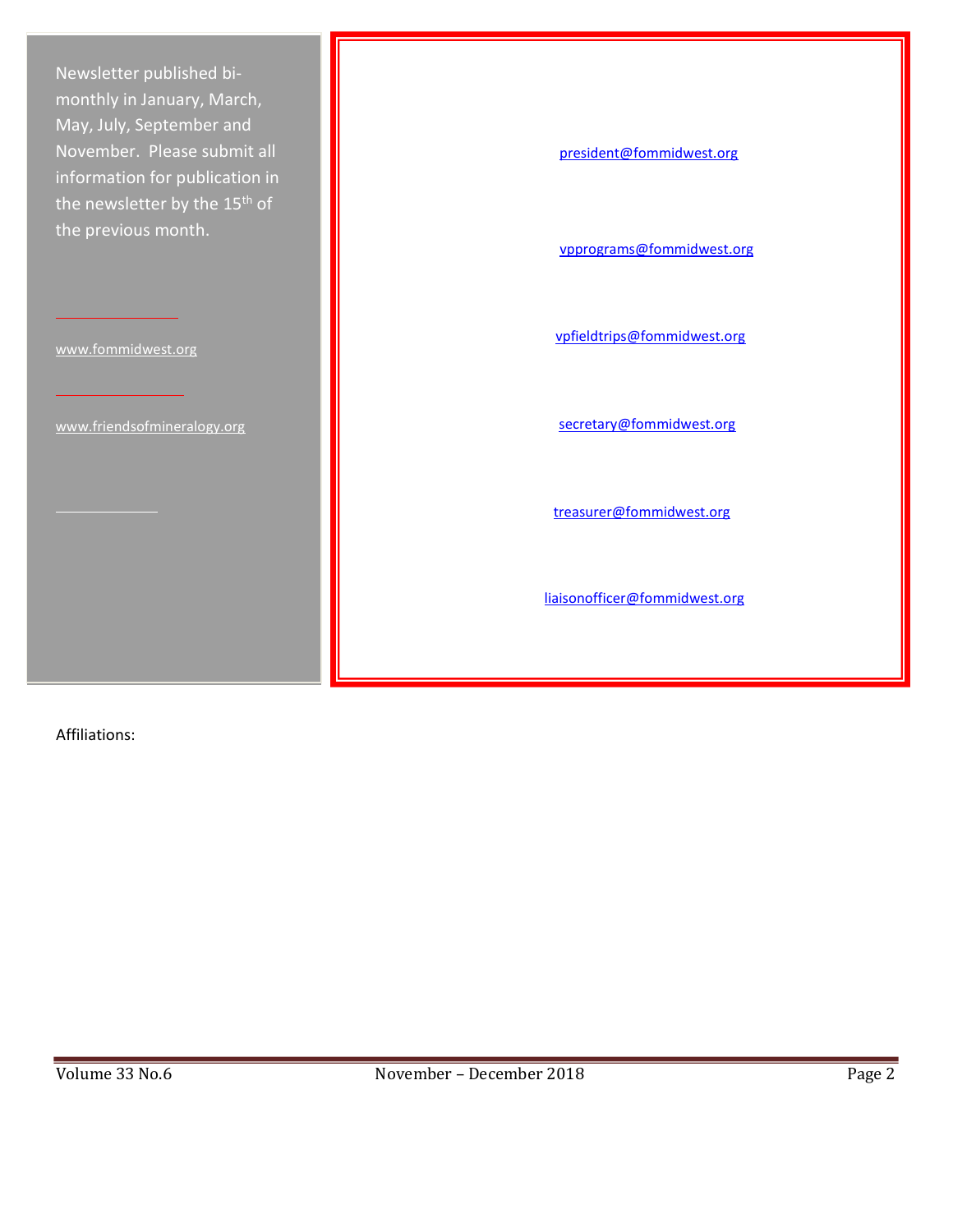#### president@fommidwest.org

# $S$ ucce's Meef autl $\&$  after  $\#$  the  $'$  Detroit

Just returned from the Greater Detroit, Ge-rthree days of top quality moneral, to prioter ind Show fossil-related activities presented by the Michigan Mineralogical Society and sponsored by the Cranbrook Institute of Science. Sixty-three dealers offered a wide array of items in these categories for sale. Outstanding institutional exhibits from the A.E. Seamon Museum, Wayne State University and the Cranbrook Institute of Science contained world-class examples of minerals relevant to the show theme – G r e a t L a k el was particularly limp pressed by the large transparent calcite crystals with bright native copper inclusions and the large well-crystallized native copper groups with natural patinas for which the UP of Michigan is famous. One private exhibit included one of the actual calcite crystals measured and described by Professor Charles Palache in his classic 1900 Report on the Crystalli C o p p e r Mines . Noteworthy fossil exhibit pincluded spectacular trilobites from the region, a complete K o s mo c edinosatur skeleton, and the open jaws (with teeth) of a Megalodon (giant shark). Visitors could actually stand inside. There were opportunities for kids to pan for gold or crack geodes. Friday morning, the Show hosts thousands of school kids and their teachers from around the Greater Detroit region. Their energy, curiosity, and eagerness to learn more about the natural history on display got the weekend off to a great start!

This year the Friends of Mineralogy Midwest chapter had an official presence at the greater Detroit Show. We are grateful to the members and officers of the Michigan Mineralogical Society and specifically their president Dave Lurie for providing us a table between Wayne State University and the institutional exhibit cases. We received a lot of foot traffic and inquiries from attendees. A few FM Midwest members dropped by and identified themselves. Approximately 150 people picked up a free 2-sided brochure with our chapter goals and contact information (our website and membership process). Friday and Sunday, Frank Konieczki joined me at the FM table to answer questions and identify specimens brought to us by kids and adults. I sensed great interest among MMS officers and members of other Michigan mineral and lapidary clubs in exploring more ways for cooperation between our organizations in the future.

> Ken Bladh at the Mineralogy Midwes table at the 2018 Gem, Mineral & Fo Frank's Midwest m specimens attract and adults who wa about the mineral organization. Photo by Frank Ko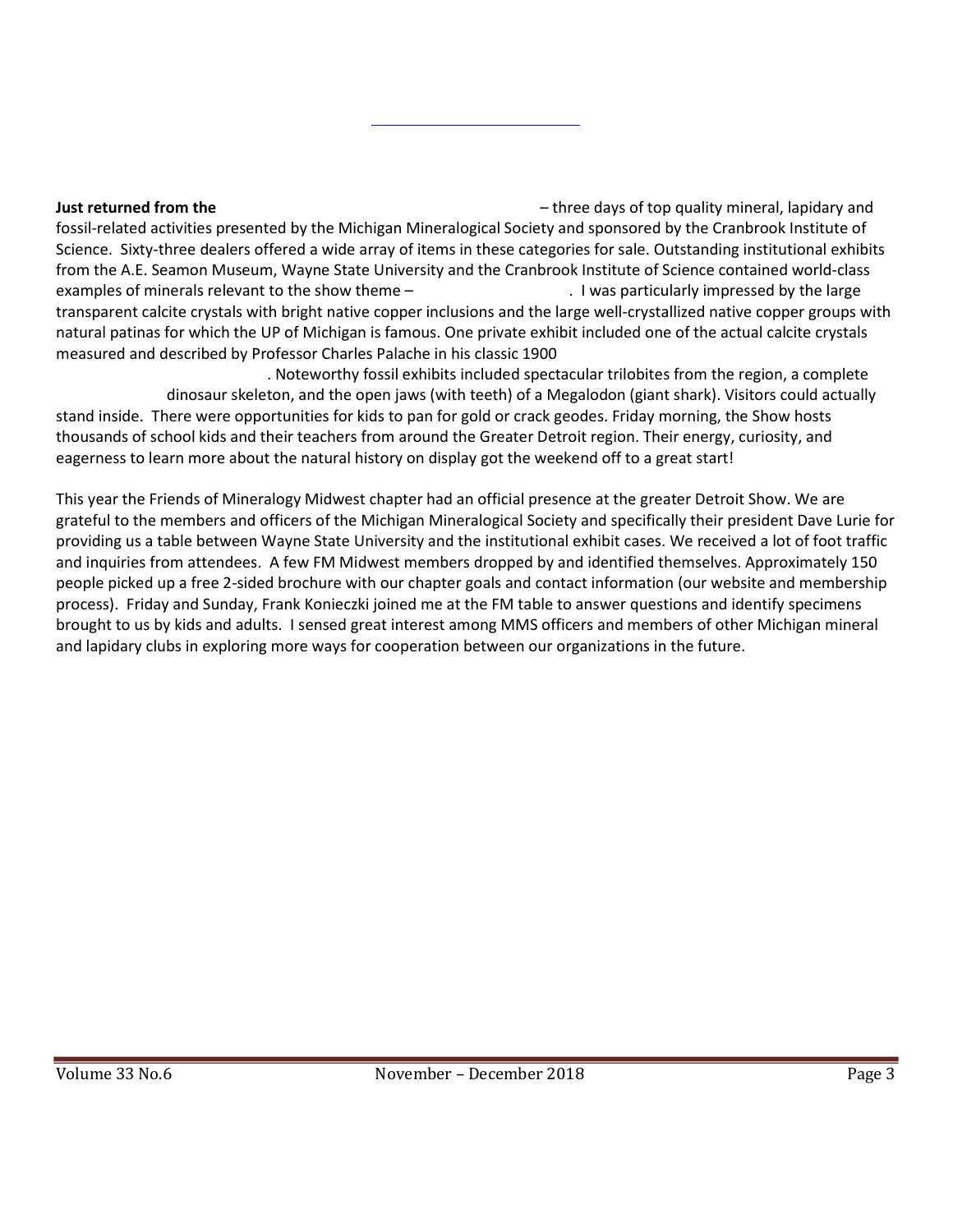Upcoming Annual Meeting Reminder

Our November Business meetiSmagtuwidtahy, el Nocanttein Schne OntoFHOSM and found Micromounting tSymposium and Museum of Natural geHmids to 1 for the FoM – Midweisntclbuudse is net shae smeetittiems;

1. Final vote on the motion to modify the bylaws as August N<u>atwsbett www.fommidwest.org/wp-cont</u>ent/uplo 2. Nominations from the floor and election of office current office) 3.Set dues for the coming year 4.President's Annual Report 5.Reports from officers 6.Updates on planning for 2019 Symposium; Great Lak 7. Updates on actions taken and under consideration If you are unable to attend and have input that

>>>>>>>>>>>>>>>>>>>>>>>>>>>>>>>>>>>>>>>>>>>>>>>>>>>>>>>>>>>>>>>>>>>>>>>>>>>>

please send them to me and I will share them at

#### Treasurers Report

As you can see in the following statement (next page), as of October  $10^{th}$ , 2018 we have \$6,652.53 in the Chapter Treasury and all 2018 obligations have been met. For the fiscal year we have a current surplus of \$335.52. If you add the \$560 in 2018 dues received in 2017 that means a surplus of 895.32 for the 'membership' year.

Our membership is down 1 from the previous year. This is the first time in several years. There were also a significant number of non-renewals. No change in the dues for 2018 is anticipated and I will send a notice out after the November meeting to confirm opening of the 2019 membership drive.

Jeff Spencer – Treasurer Friends of Mineralogy Midwest Chapter Treasurer@fommidwest.org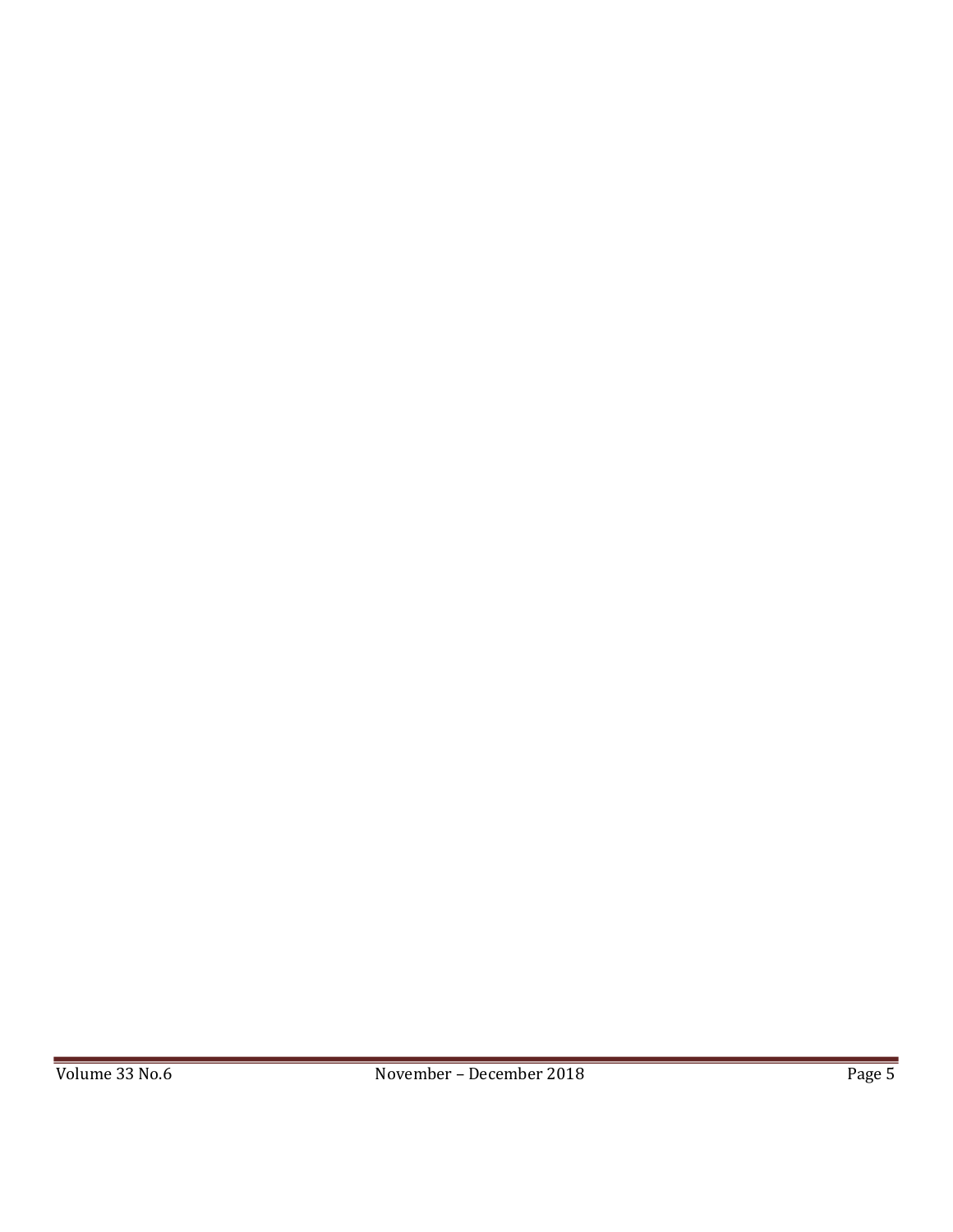# FM on the go……… Field Trip Reports

Melvin Stone – Williamsport Plant Survey Report

By Johan Maertens

About the author

Johan Maertens is a new Friends of Mineralogy Mid-Wes has collected and studied minerals, as a hobby, for morphology carries his particular interest. Field col and purchasing complement building the collection.

[mr.calcite at verizon.net]

#### Crystal Morphology

With simple information technology, you too can become a Friend of Morphology (the other "FoM"). Crystallography and crystal morphology can assist with mineral identification. Once you know the mineral, along with fundamental crystal data, easily found in crystallographic databases, using the internet, you can use free or paid computer software to models the crystals you are holding. A goniometer is a good tool to measure angles and determine faces on the crystal. Since all my equipment is still in moving stage, I drew crystal models, without goniometer measurements, using common calcite crystal forms.

I am sure from now on, you will look at a mineral in a new and exciting way.

If you see me holding and rotating a specimen for what seems forever, it is not because my vision is impaired, yet I am trying to get a reflection of a crystal face to evaluate if I want to add that extra calcite to my collection.

My nickname is Mr Calcite, where the "Mr" stands for More …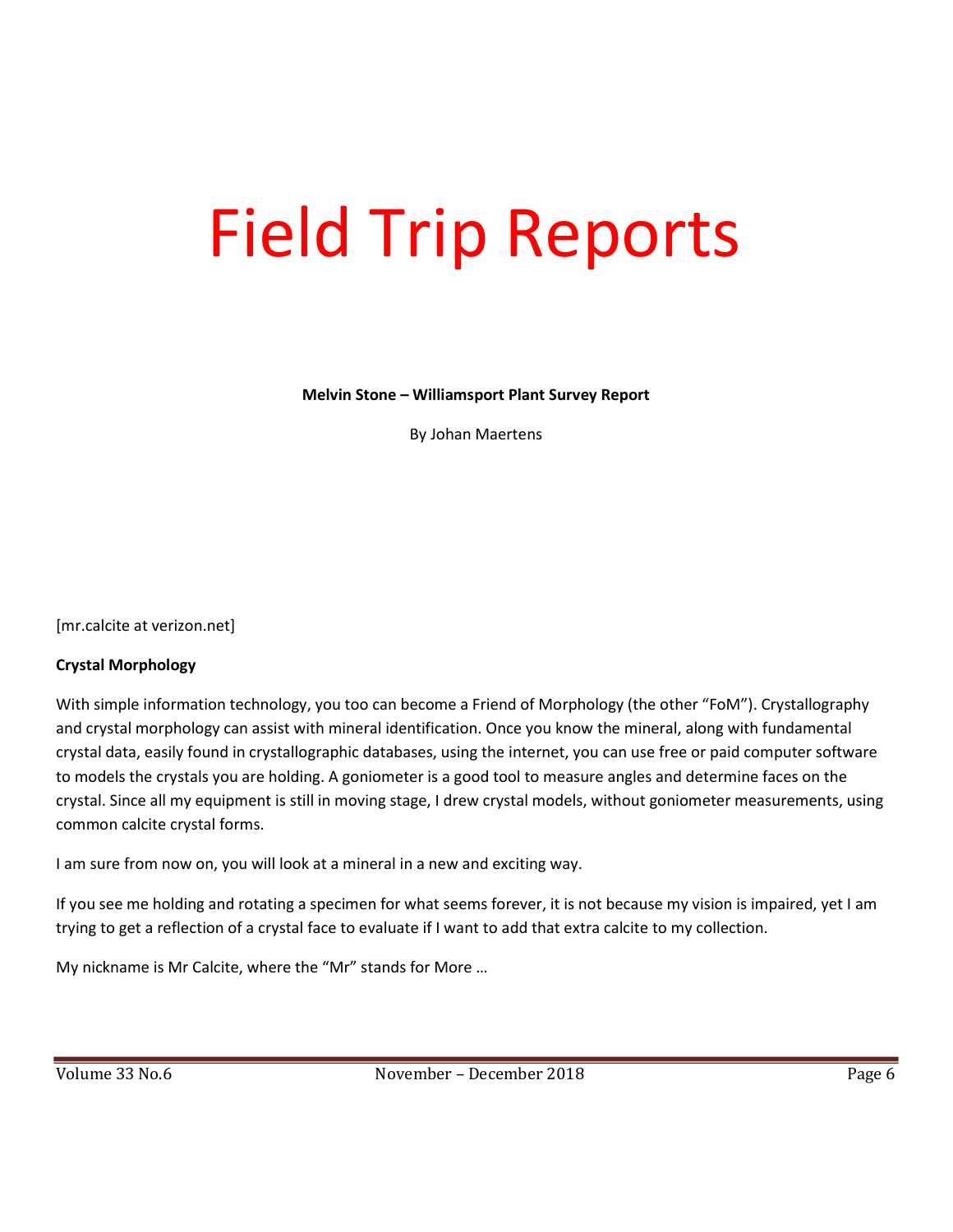Field trip report Date of Survey: August 25, 2018 Locality: Melvin Stone – Williamsport Plant, Pickaway Co., Ohio

Melvin Stone, a division of The Jurgensen Companies, operates the Williamsport Plant, an active quarry that regularly blasts and hauls crushed limestone and sand as part of its daily operation. The location is private property and MSHA training and prior approval are required for access.

The Mid-West Chapter of the Friends of Mineralogy surveyed the plant on August 25, 2018.

> Figure 1 - Friends of Mineralogy meeting with safety briefing by Wayne Spriggs.

#### **Geology**

Based on literature about regional geology, the bedrock, at the Williamsport quarry location in Pickaway County, consists of Paleozoic age limestones of the middle Devonian system and shales from the upper Devonian system. The bedrock formations lie on the eastern flank of the Cincinnati Arch and have an approximate dip of 30 feet per mile to the east (Bain, 1979). The systems are outcrops, overlaying the upper Silurian system Salina Group dolomites and limestones.

During this survey, we had no access to blasted bedrock in the quarry. We collected samples on waste rock dumps. Based on literature and appearance of the rocks, I assume most limestone rocks we sampled, are from these formations:

The Columbus Limestone (Devonian), is a gray to bluish-gray, highly fossiliferous limestone, with chert beds and cherty nodules and with many thick beds of high calcium content relatively free from impurities.

Members including the upper portion of Bellepoint member (zone C?; a coral and stromatoporoid biostrome), a brown magnesian limestone, and the Eversole member (zone D?; chert zone) a middle portion containing few fossils, and Delhi member (zones E –H?) a top zone of abundant corals and stromatoporoids and a fine-grained (much of the rock is crystalline or subcrystalline in structure)-, thickly bedded, fossiliferous limestone. (Stauffer, 1957; Krissek, 1995). Rock cleavage with mud cracks and fossils demonstrate local marine and marginal-marine environments.

The Ohio Shale (Upper Devonian) is a brownish black to greenish gray shale, weathers brown; is carbonaceous to clayey, laminated to thin bedded, fissile parting; with a petroliferous odor (USGS).

Wisconsin age drift and till form the overburden at the Williamsport quarry.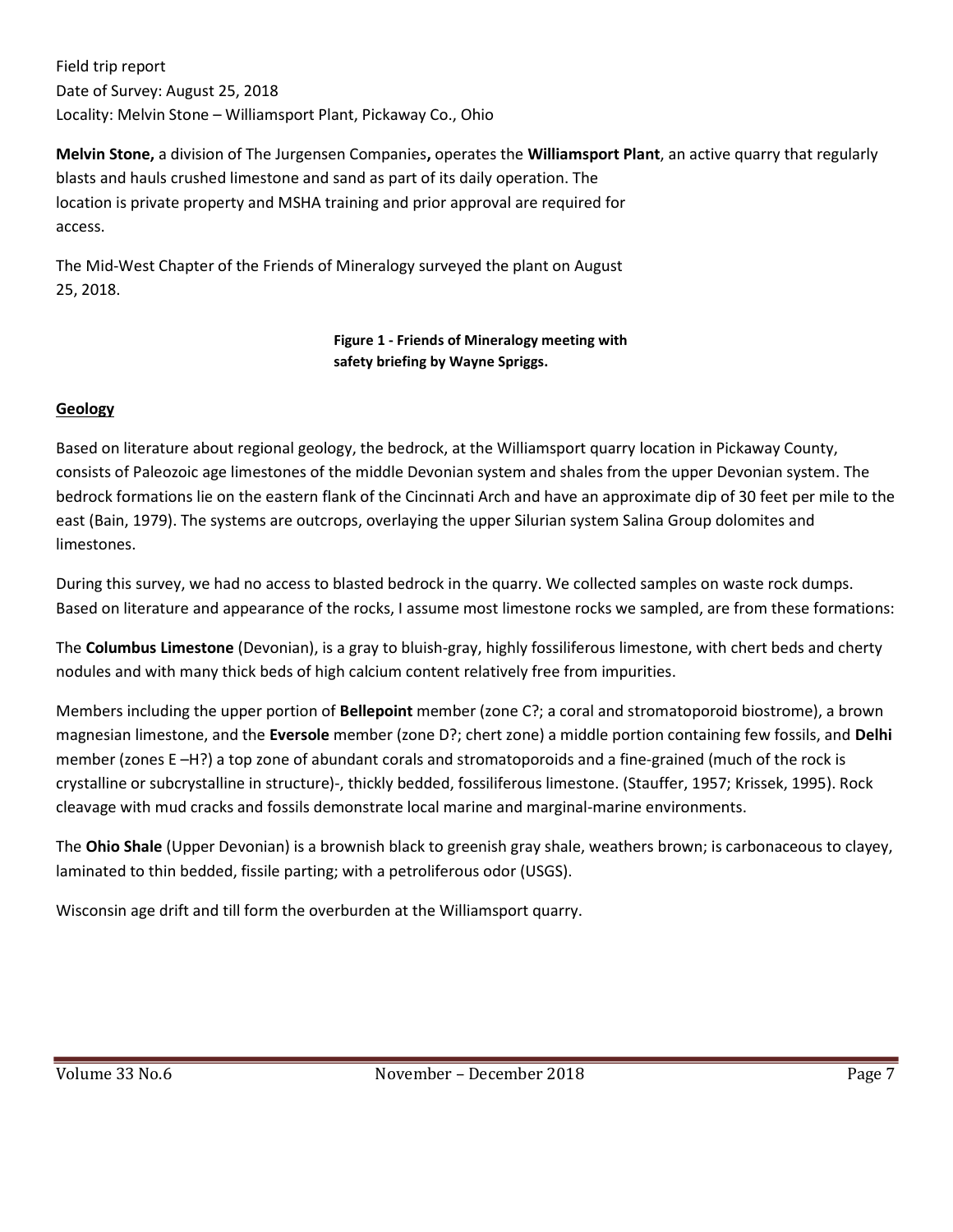Figure 2: Map after Slucher, 2006

#### Mineral Occurrences

In general, one expects to observe crystal specimens of carbonate, sulfate, and sulfide minerals in the regional Paleozoic carbonate rocks. Carlson lists the following mineral for the Williamsport quarry: barite, apatite, dolomite, calcite, marcasite, pyrite, quartz and sphalerite (Carlson, 2015).

During our survey, I observed marcasite and calcite along with quartz in chert nodules and marine fossils in rocks at the Williamsport quarry.

#### CHERT

Gray to white chert, sometimes banded, occurs as blobs and lenses in alternate layers in the limestone. Both chert and limestone are abundantly fossiliferous, with reportedly the specimens exceptionally well preserved in the chert.

#### **MARCASITE**

Marcasite is a common mineral at Williamsport Quarry in the overburden waste piles. I observed two variants: euhedral crystals and massive to reniform masses. The relation to host rock is difficult to establish, because the marcasite is found disturbed in waste piles. The marcasite is often embedded in a pale material that softens when submerged in water. The surface of reniform marcasite is discolored to a reddish brown due to oxidation and many globules are disintegrated, with an acid to rotten egg odor. Freshly exposed surfaces are greenish gray or a mixture of pale yellow and gray. Iridescent colors, dominantly blues and blue-greens, are characteristic of fractured marcasite.

The massive marcasite exhibits two habits: subhedral and reniform. Reniform habits are dominant in the thick massive marcasite occurrences at Williamsport Quarry. I found flat masses, in chunks, up to a foot across and 8 inches thick. The reniform habit is characterized by bands of marcasite composed of intergrown crystals radiating outward from a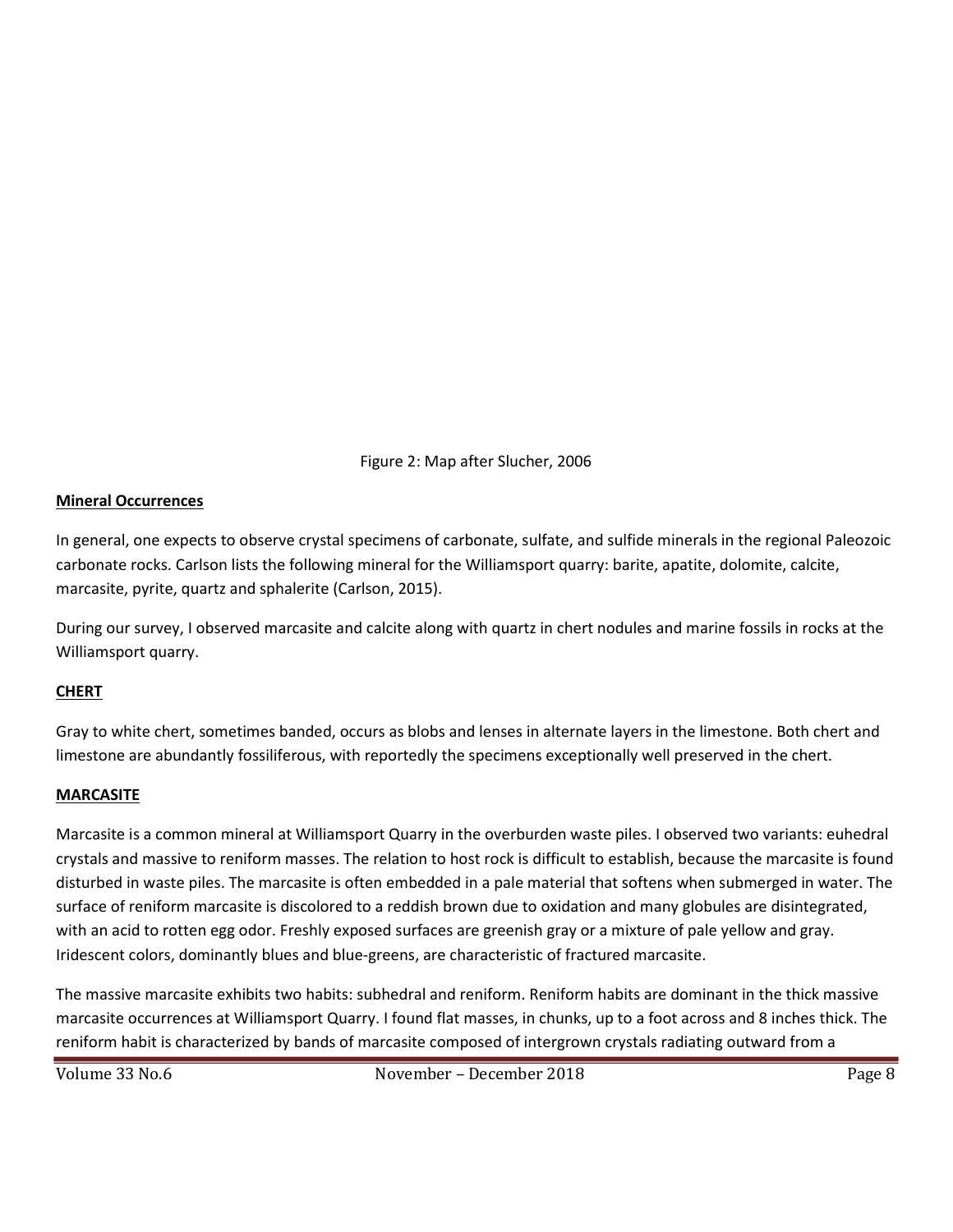common center, joining together to form cauliflower-like masses, similar to occurrences at Pugh quarry (Parr, 1977). The subhedral habit, generally in bands less than 5 mm thick, is made up of intergrown crystals of pyrite covered by tabular marcasite crystals (Figure. 3), found in petroliferous (by the smell) black shale seams (similar to specimens from Glen Echo Ravine, Columbus, Franklin Co., Ohio).

All marcasite crystals, collected on the waste rock dumps, show surfaces with varied degrees of alteration features. The dominant features are brown coatings and iridescent tarnish films. The brown coating is probably a ferrous oxide mineral.

Figure 3 Concretions of intergrown crystals of pyrite covered by tabular marcasite crystals in black shale seams. Concretions are 9mm thick.

I also collected euhedral marcasite crystals in loose small weathered aggregates – up to 30 mm in diameter - in the waste piles on the west side of the quarry. The euhedral marcasite is more colorful than reniform marcasite. The marcasite crystals are colored a pale yellow with bright metallic luster, to brown in daylight. An oxidation tarnish causes the colors on the crystal faces. Euhedral marcasite exhibits prismatic, pyramidal and tabular habits. Combined prismatic and pyramidal habit crystals are most common. The thin, flat, tabular crystals appear occasionally as "cockscombs."

> Figure 4 Marcasite concretion from Ohio shale. Field of view is 70mm. Cockscomb growth lower left and center right.

#### **CALCITE**

Calcite is the most abundant mineral in the Devonian rocks at Williamsport Quarry. Since we could not sample rock in the main quarry pit, we collected calcites from rocks in waste dumps.

The calcite crystals show no evidence of replacement activity. The crystals are attached directly to the limestone. Occasionally, marcasite grows on calcite crystals.

Larger crystals are predominantly brown colored with variations in hue and intensity. The opacity ranges from opaque over translucent to transparent with selective etching of crystal faces. I performed no examination under ultraviolet light. Collectors found large calcite crystals up to 50 mm along the c-axis in elongated vugs in gray limestone. The large crystals consist almost entirely of scalenohedral forms with irregular surfaces, some modified by rhombohedron termination, often with parallel growth. Doubly terminated crystals are rare. I observed no twinning.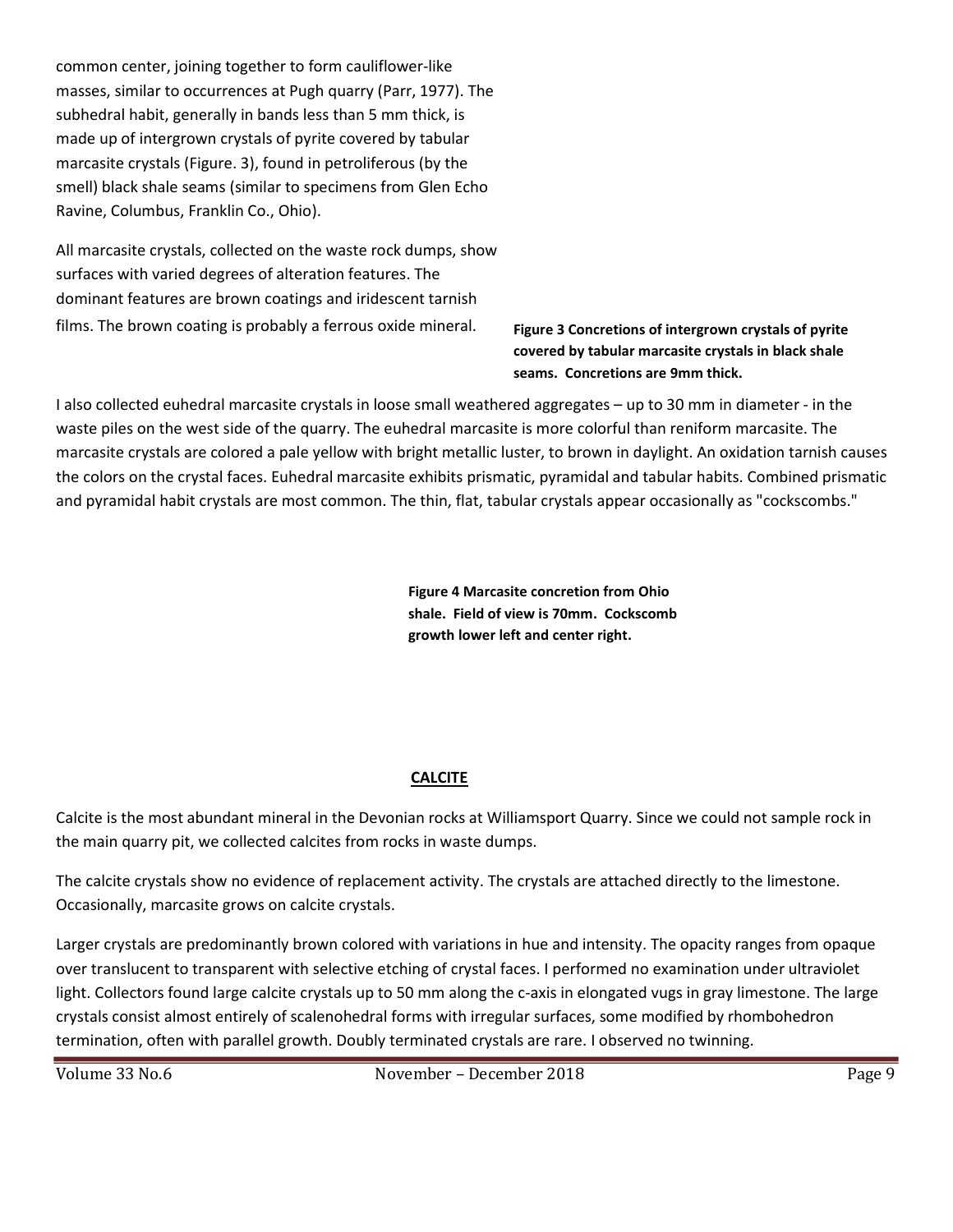Small calcite crystals formed directly on the pale fossiliferous limestone host rock, in small vugs (Figure 5). The origin of the vugs is unclear. These small crystals range from colorless to brown, translucent to transparent. I did not examine the crystals under ultraviolet light. The most common crystal habit of the small calcite crystals is the hexagonal bipyramid {88.3}, a habit that is uncommon to very rare in other parts of the world. Pinacoid {00.1} terminations are common (Figures 6, 7a, 7b, 8a, 8b, 9a, 9b). Rhombohedron modifications do not affect the overall pyramidal habit.

We observed no small calcite crystals growing on the larger calcite crystals.

Figure 5 Calcite with fossil coral. Largest crystal is 6mm long. Figure 6 Calcite: Double terminated, hexagonal bipyramid. Crystal is 16mm long.

Figure 7a Calcite: Hexagonal bipyramid. Largest crystal is 8mm long.

Figure 7b Calcite crystal model

`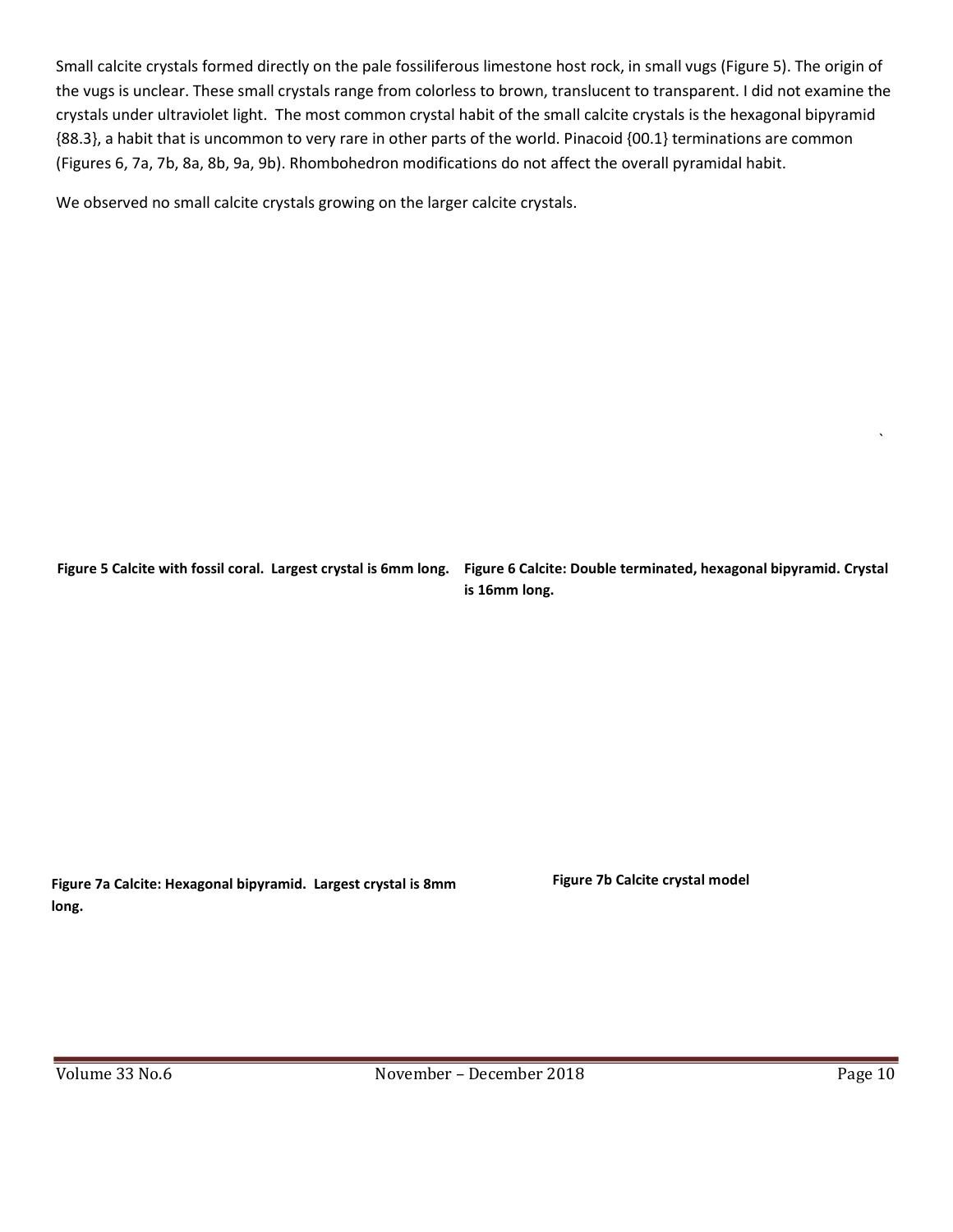Figure 8a Calcite: Hexagonal bipyramid. Crystal is 7mm long. Figure 8b Calcite crystal model

Figure 9b Calcite crystal model

Figure 9a Calcite: Calcite hexagonal bipyramid with pinacoid and rhombohedron terminations. Largest crystal is 6mm long.

Figure 10 Fossil single horn coral from the Columbus Limestone (Devonian), (Bellepoint member?). Coral is 90mm long.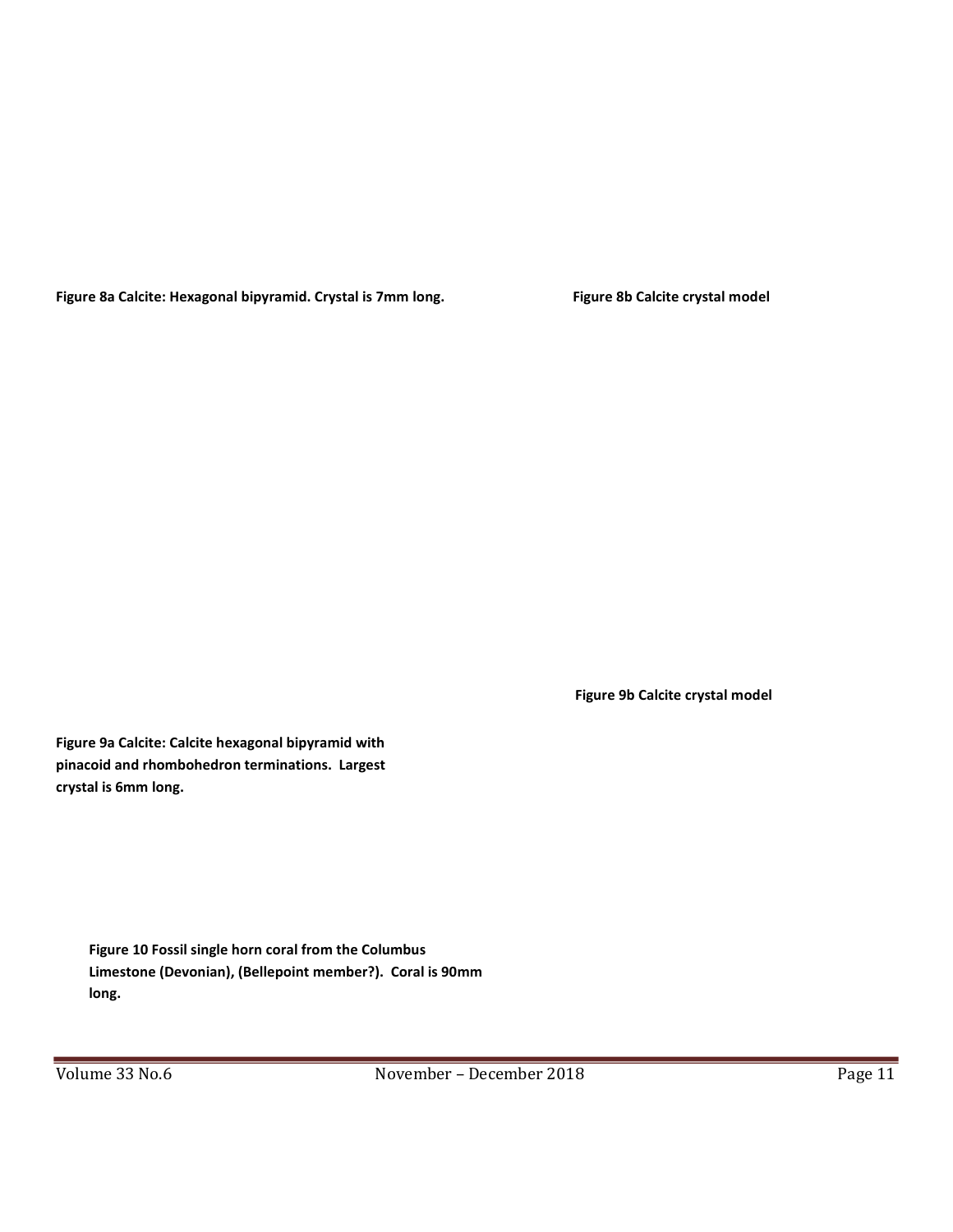#### **QUARTZ**

Some chert nodules have small vugs (10 mm) with druzy and micro quartz crystals, colorless, 1mm individual and smaller.

#### **Summary**

For most of the collectors, this was their first survey in the Williamsport Quarry. Collecting in weathered waste rock proved to be a different experience from fresh bedrock, yet most came away with a few nice specimens. This report helps with mineral identification and serves as a reference for listing and identification.

I list four out of eight minerals reported by Carlson for this quarry. I identified five out of six basic calcite forms; only prisms are missing. We have some challenges for the next survey.

While not part of this report, everyone found sizeable marine fossils, from invertebrates (simple horn-shaped corals of the family Zaphrentidae) to fish spines (Figure 10).

Acknowledgments

I thank Dr. Pete Richards for reviewing the report and providing recommendations to improve clarity.

I thank the staff of Melvin Stone, for hosting the Friends of Mineralogy and providing access to sample collecting sites. I look forward to the opportunity for the bedrock survey.

I thank Reggie Rose for coordinating the field trip.

All pictures and drawings are by Johan Maertens.

#### References

Bain, R.C., 1979. The Ground-Water Resources of Pickaway County, Ohio. Unpublished Master's thesis, The Ohio State University

Carlson E. H., 2015, Minerals of Ohio, 2nd edition, Ohio Department of Natural Resources Division of Geological Survey Bulletin 69, Columbus, OH

Geologic units in Pickaway county, Ohio. U.S. Geological Survey. URL https://mrdata.usgs.gov/geology/state/fipsunit.php?code=f39129, accessed 28 August 2018

Krissek L. A., Coats Kenneth P., 1995, geology field trip guide: an upper Devonian-lower Mississippian transgressive-regressive clastic sequence in central Ohio, with emphasis on the Bedford and Berea formations, 104th Annual Meeting. The Ohio Academy of Science. Hosted by Otterbein College and Ross Products Division of Abbott Laboratories, Columbus, Ohio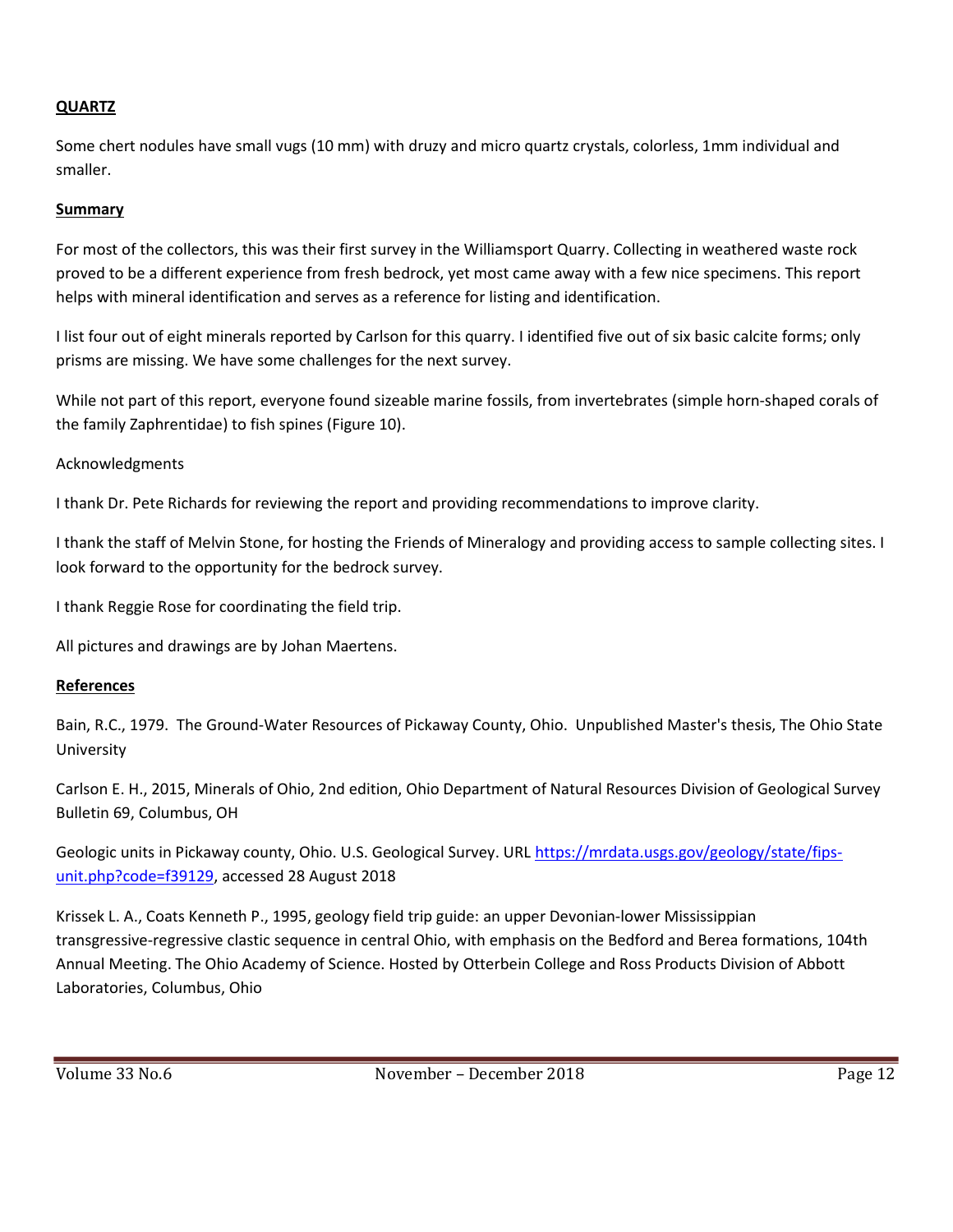Parr, David F.; Chang, Luke L. Y., 1977, Descriptive Mineralogy of Pugh Quarry, Northwestern Ohio: Marcasite and Pyrite: The Ohio Journal of Science. v77, n5, 213-222

Rose R., 2015, Melvin Stone Quarry, August 15th – Williamsport, Ohio. Williamsport: An Unusual but Wonderful Place, The Friends of Mineralogy Midwest Chapter Newsletter, v29, n5, 7-8

Slucher, E.R., Swinford, E.M., Larsen, G.E., Schumacher, G.A., Shrake, D.L., Rice, C.L., Caudill, M.R., Rea, R.G., and Powers, D.M., 2006, Bedrock geologic map of Ohio. Ohio Division of Geological Survey. Digital Map Series BG-1.

Stauffer C. R., 1957, The Columbus Limestone: The Journal of Geology 65, no. 4: 376-383.

Stewart, G. A., 1955, Age Relations of the Middle Devonian Limestones in Ohio, Ohio Journal of Science:v55, n3, 147-181

Sugar, David J., 1990, Ground water pollution potential of Pickaway county, Ohio. Ground water pollution potential report no. 3. Ohio Department of natural resources division of water, ground water resources section.

>>>>>>>>>>>>>>>>>>>>>>>>>>>>>>>>>>>>>>>>>>>>>>>>>>>>>>>>>>>>>>>>>>>>>>>>>>>>>

## Great Lakes Aggregates - Annual Quarry Challenge and Fossil Walk

#### Frank Konieczki

Most members of our chapter recognize the name Sylvania Minerals/Great Lakes Aggregates, located in South Rockwood, MI because it operates one of the quarries that host FoM Midwest mineral collecting trips annually, including this year's trip on July 7. Prior to this year's FoM collecting trip, Chris Kinney, President and CEO of Great Lakes Aggregates contacted FoM Midwest Vice President field trips Reggie Rose and asked him if our Chapter might be interested a unique opportunity for community outreach. Chris stated they were going to host the  $2^{nd}$  Annual Quarry Challenge, a competitive 5K run in the quarry on September 23, and the concurrent Fossil Walk that would take place on the surface level. He asked if FoM would be willing to set up and staff an educational table for the Fossil Walk. Reggie set to work and contacted FoM members and others to see if they were interested in the proposal.

FoM Midwest members and Michiganders Don Venier, Dieter Burrell and Frank Konieczki volunteered to help with the Fossil Walk, which was designed for children and their families to learn about fossils and minerals. The organizers asked them to develop a theme for the FoM table, and Midwest whishes we may be display they designed included minerals obtained from sedimentary deposits throughout the Midwest and also from igneous and metamorphic deposits in Michigan's Upper Peninsula. The display also included examples of collecting equipment, safety equipment, and fluorescent minerals.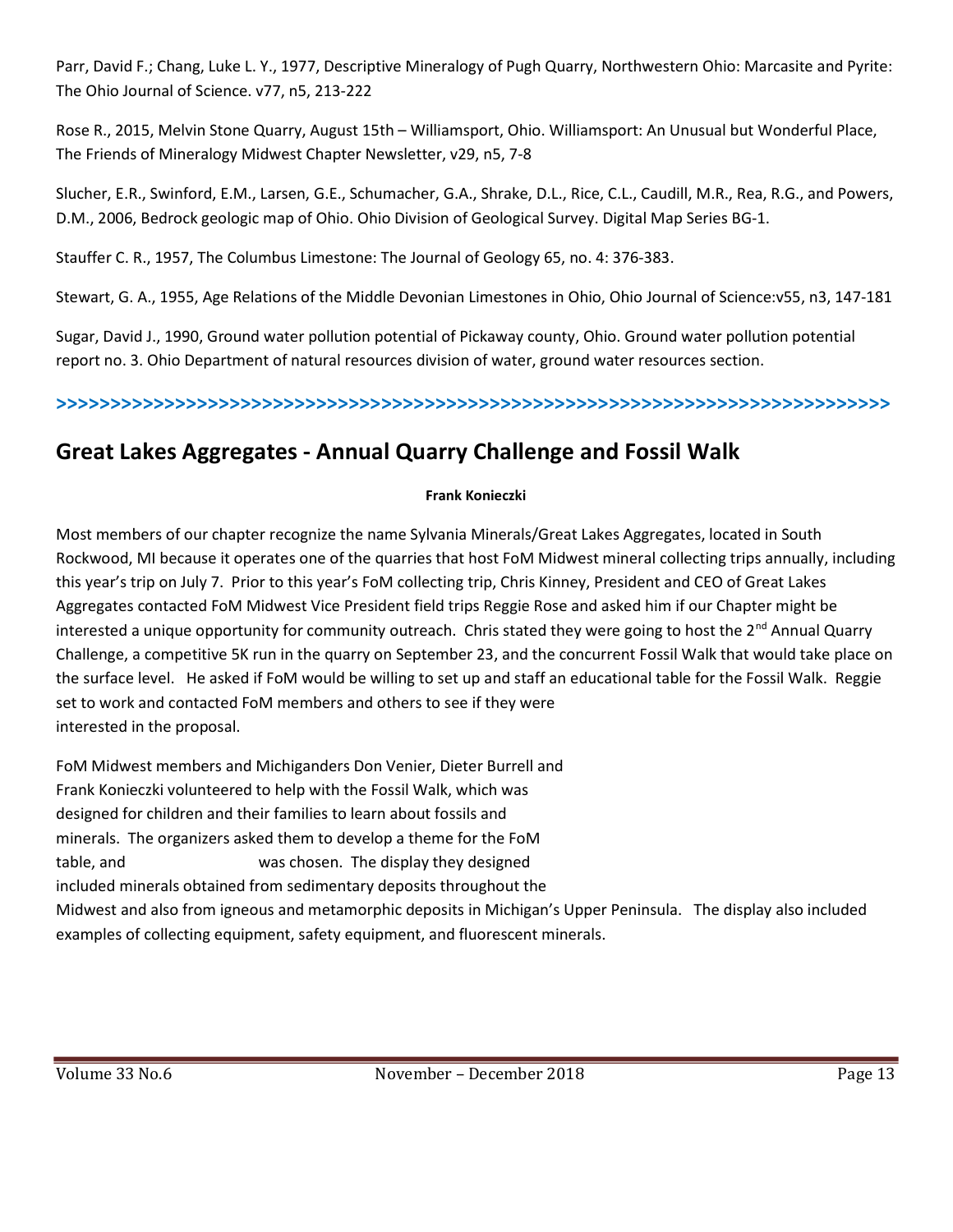The concept of the Fossil Walk was unique. Before the event, the kids who participated in the walk received passports that they took to each table. They looked at the displays, dug in the sand piles, and had their passport stamped by volunteers after answering a couple of questions. They did the same at each successive station. The one mile course included five education stations, and FoM was designated to be at the first one. OSU's Orton Museum, the Michigan Mineral Society, the Oakland County Earth Science club, and Sylvania Minerals also organized displays. FoM also decided they would seed the sand pile by the table to augment the materials provided by the hosts, so Don, Dieter and Frank supplied and hid a variety of minerals, including calcite, hematite, selenite, pyrite, marcasite, epidote, sulfur, halite, and Kentucky and Indiana quartz geodes in the pile several times before and during the event.

The event was a great success, and the kids had a blast! There were ear to ear smiles, boundless energy, and a lot of excellent questions. Last year's number of total participants in the Quarry Challenge and Fossil Walk was about 70, but about a week before this year's event, there were about 400 registered participants. The event raised about \$30,000 for the Friends of the South Rockwood Library. The Monroe News covered the event, and their article is available online. It included specific recognition of FoM Midwest for its participation.

Thanks go to the organizers, Chris Kinney of Sylvania Minerals and also to Kerry Guiliano and Denise Camillo of the Friends of the South Rockwood Library, for their excellent communication, providing set up materials for the event, and for being wonderful hosts. They also provided all volunteers with breakfast, event T-shirts, and they donated the tablecloth they had made for our table to FoM Midwest. Also, thanks to former FoM Midwest member Bill Barr for providing several items for the display table and selenite for the sand pile, and to Roger and Ginger Newborn of Ypsilanti, MI for providing several boxes of minerals for the "dig pile".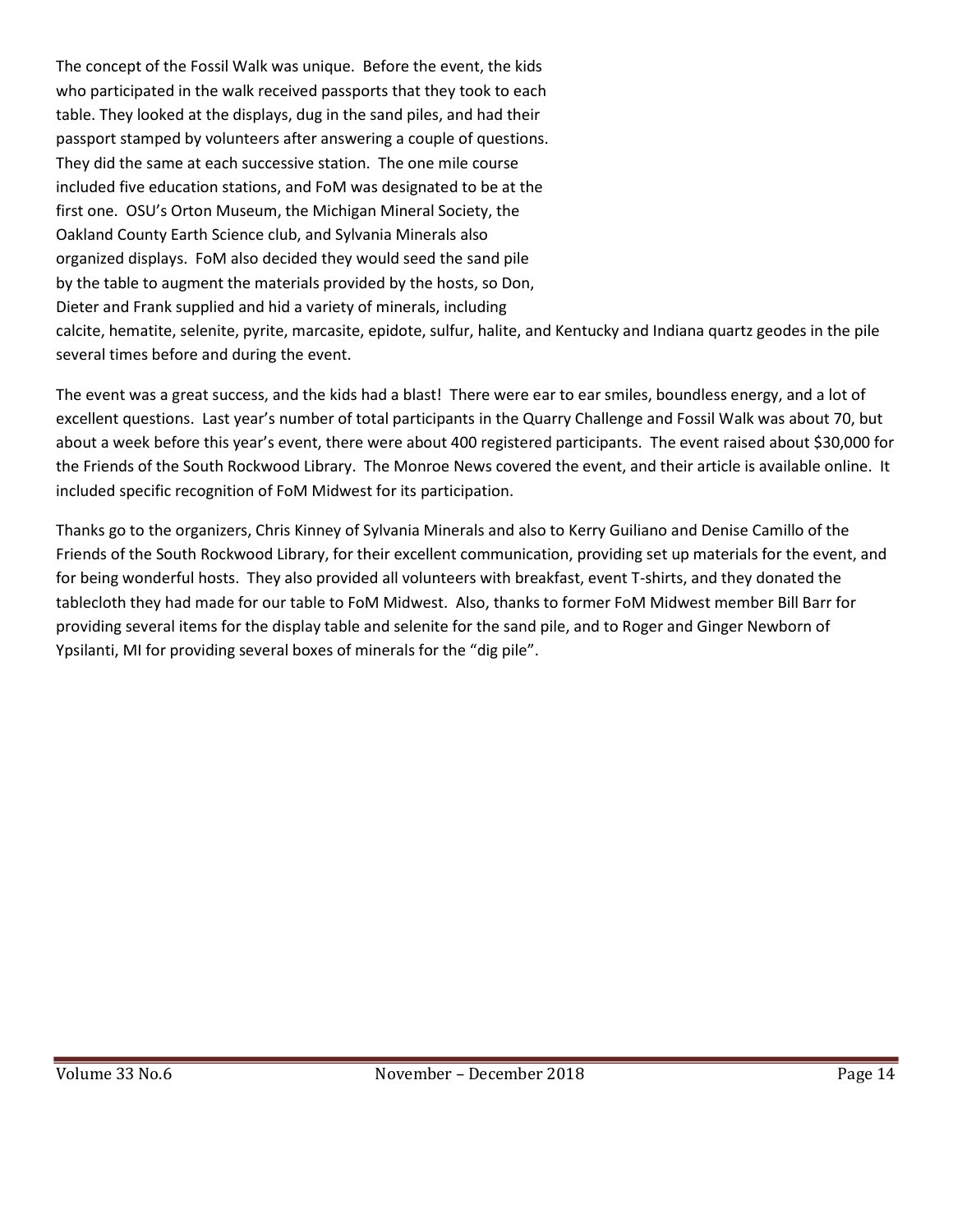Friends of Mineralogy Midwest Chapter Field 1.0 I, \_\_\_\_\_\_\_\_\_\_\_\_\_\_\_\_\_\_\_\_\_\_\_\_\_\_, desire to par ("FMMC")

(please print full name of participant)

field trips/activities ("Activity"). I fully unders Activity, in the transportation to and from the Acti adjunct to the Activity, which dangers include but an

2.0 Knowing the dangers, hazards, and risks of suc participate in the Activity and research, on behalf through me, release waive, forever discharge and cov third parties (hereafter called the "Releases") conn damage, demands, actions, causes of action, costs, personal property, personal injury, death, as well reputation, employment, contract, property rights and

I further agree to assume all the risks and responsil including transportation to or from, or any indeper understand the activities have inherent risks and I i those risks and acknowledge that FMMC cannot foresee

3.0 I understand and agree that Releases do not h understand and agree that Releases are granted permi that such action by Releases shall be subject to the no responsibility for any injury or damage which might medical treatment.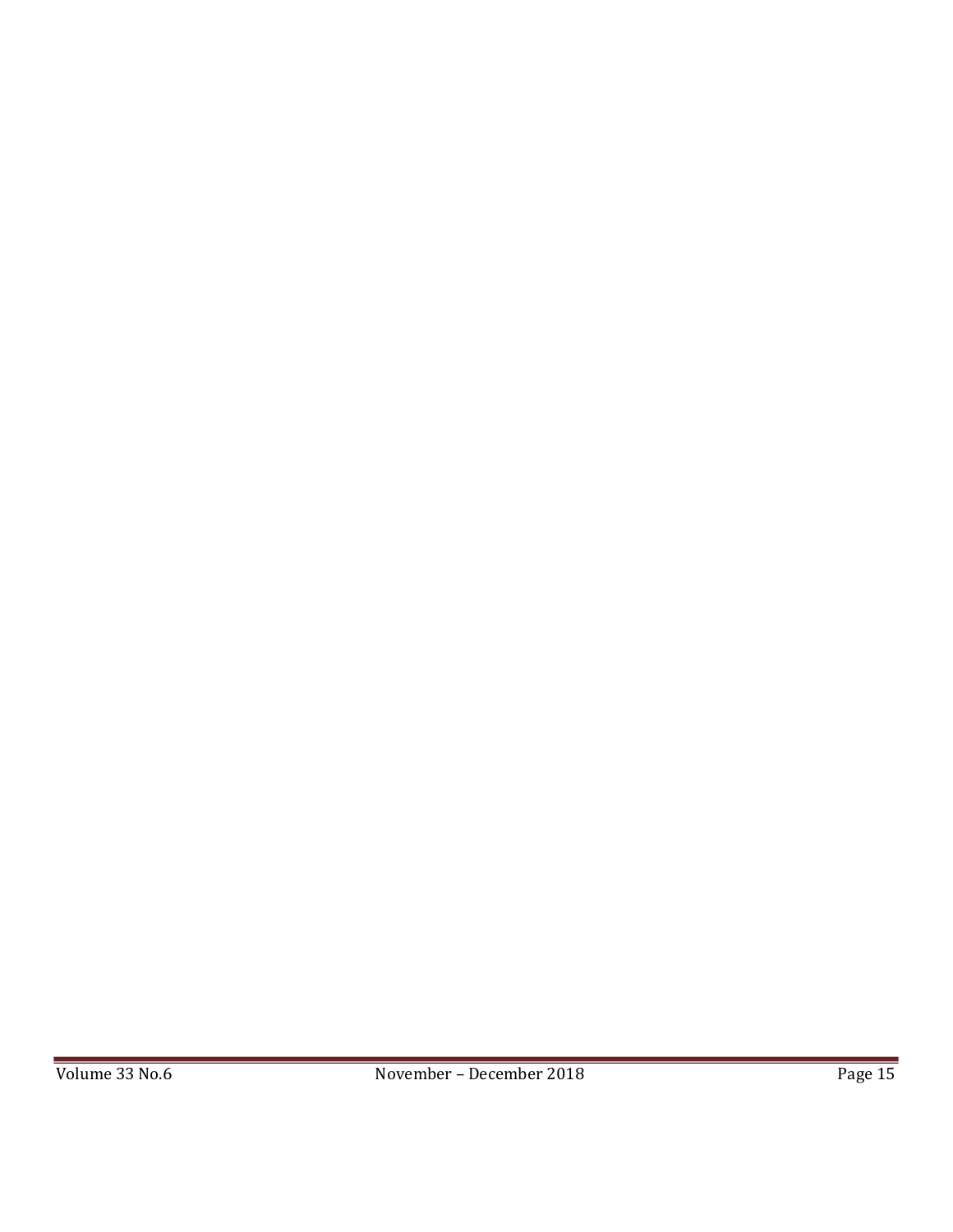4.0 In signing this Release, I acknowledge and re foregoing waiver of liability and hold harmless agre document as my own free act and deed; no oral repre written statement have been made. I understand that Activity, but I want to do so, despite the possible least eighteen (18) years of age, and fully competer adequate, and complete consideration fully intending related reasons or problems which preclude or restri insurance to provide and pay for any medical costs th

5.0 I further agree that this Release is in effec construed in accordance with the laws of the state in this Release shall be held illegal, unenforceable, c remaining portions shall not be affected thereby.

IN WITNESS WHEREOF, I have executed this Release

Participant Signature: \_\_\_\_\_\_\_\_\_\_\_\_\_\_\_\_\_\_\_\_\_\_\_\_\_\_\_\_\_\_\_\_\_\_\_\_\_ Address: \_\_\_\_\_\_\_\_\_\_\_\_\_\_\_\_\_\_\_\_\_\_\_\_\_\_\_\_\_\_\_\_\_\_\_, \_\_\_\_\_\_\_\_\_\_\_\_\_\_\_\_\_\_\_, \_\_\_\_\_\_\_\_\_, \_\_\_\_\_\_\_\_\_ Street City State Australian Street Code Phonw  $\bullet$  t  $\uparrow$  area code  $\frac{1}{2}$  =  $\frac{1}{2}$  =  $\frac{1}{2}$  =  $\frac{1}{2}$  =  $\frac{1}{2}$  =  $\frac{1}{2}$  =  $\frac{1}{2}$  =  $\frac{1}{2}$  =  $\frac{1}{2}$  =  $\frac{1}{2}$  =  $\frac{1}{2}$  =  $\frac{1}{2}$  =  $\frac{1}{2}$  =  $\frac{1}{2}$  =  $\frac{1}{2}$  =  $\frac{1}{2}$  = Emergency Contact:  $\frac{1}{2}$   $\frac{1}{2}$   $\frac{1}{2}$   $\frac{1}{2}$   $\frac{1}{2}$   $\frac{1}{2}$   $\frac{1}{2}$   $\frac{1}{2}$   $\frac{1}{2}$   $\frac{1}{2}$   $\frac{1}{2}$   $\frac{1}{2}$   $\frac{1}{2}$   $\frac{1}{2}$   $\frac{1}{2}$   $\frac{1}{2}$   $\frac{1}{2}$   $\frac{1}{2}$   $\frac{1}{2}$   $\frac{1}{2}$   $\$ Witness Smiug  $n$  abouraet  $(1 \nmid a s t_1 = 18 \nmid s s s_2 = 0 \nmid d$